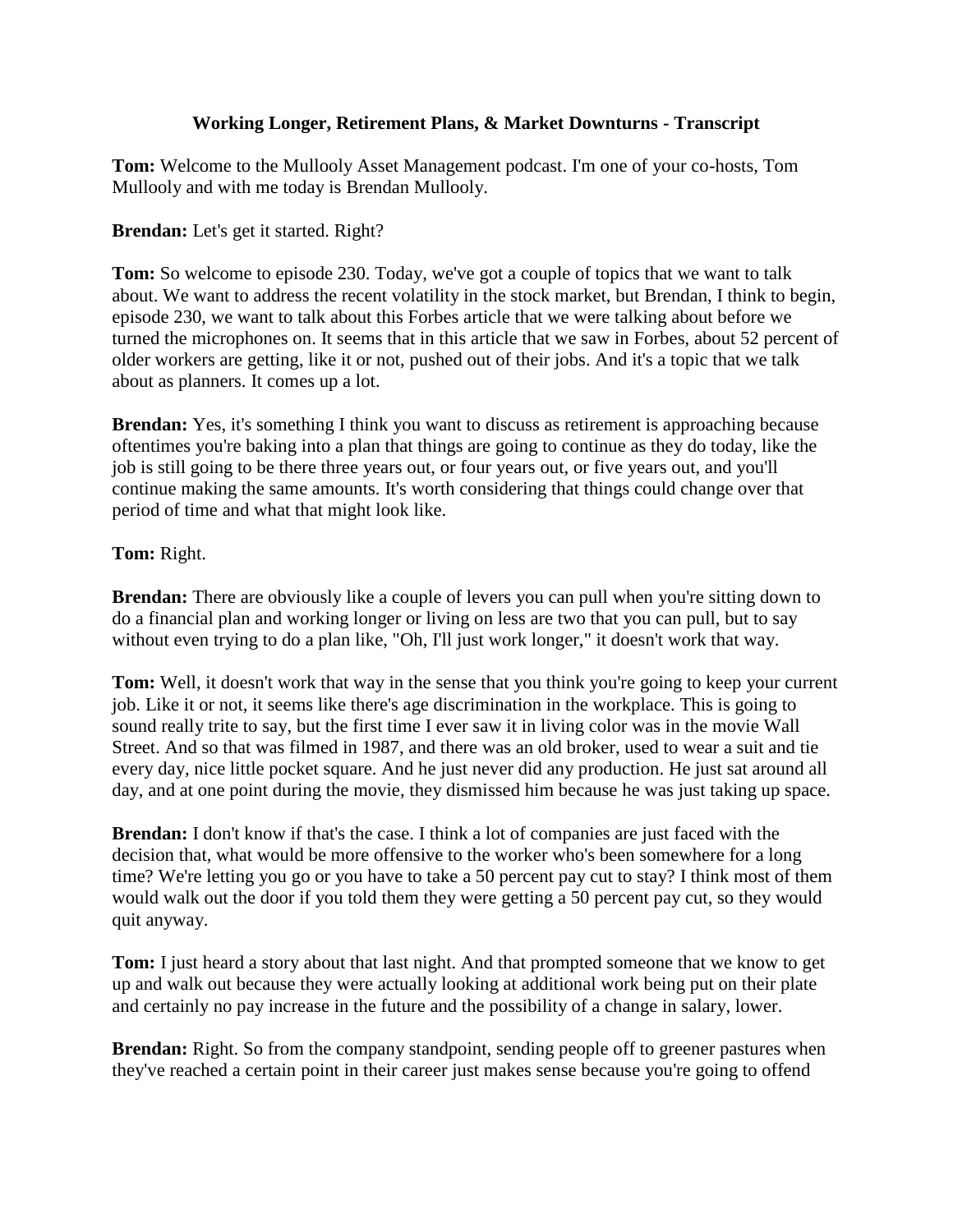them either way. Whether you say their job is not going to be there anymore or they're going to give it to somebody who they can pay half that much who is 30 years younger than them-

**Tom:** It's heartless.

**Brendan:** Yeah, but are they supposed to ... A lot of people in today's world will also leave their job for \$10,000 more a year. So that's kind of heartless too. There's just no loyalty between employees and employers anymore in either direction.

**Tom:** It doesn't seem that way.

**Brendan:** So just to say that, "Oh, I will work longer," yes, your point is that they could do that, but it may not be how they want. It may not be in the exact same job they're in now. It might be-

**Tom:** Doing something else.

**Brendan:** Something else that they believe to be beneath them or something.

**Tom:** Working at Home Depot.

**Brendan:** Right, like there's nothing wrong with that at all, but you have to be receptive to the idea. So if you're forced out of a job or a career that you've had for 20 or 30 years and your financial plan was that you were going to work for five or even 10 more years when this happens to you, are you going to be receptive to the idea that it's going to be doing something like that as opposed to the desk job that you had before that or whatever it is that you were coming from?

**Tom:** That's a good point, and it's something that I feel certain that many people don't even think about that when they say, "Oh, I'll just work a few more years."

**Brendan:** It's good to do this as part of a planning process. Not to toot our own horn, but to have these conversations with somebody who might be able to just like bring up the idea that we're discussing, that it may not be in the exact format that it exists today. It could be doing something else. What would that be for you? What would be fulfilling for you and be maybe a partial retirement and something that you would still bring in an income doing so you don't have to completely begin drawing from your retirement savings a decade earlier than you thought or five years sooner than you thought when it's not going to work?

**Tom:** Well, Robert De Niro filmed The Intern and I think he was 74 when he made that movie.

**Brendan:** Yeah, I was going to tail off in quality with De Niro films, huh?

**Tom:** It's gone pretty much straight downhill since Goodfellas.

**Brendan:** No, I liked Meet The Parents.

**Tom:** Oh, that's true. I forgot about that.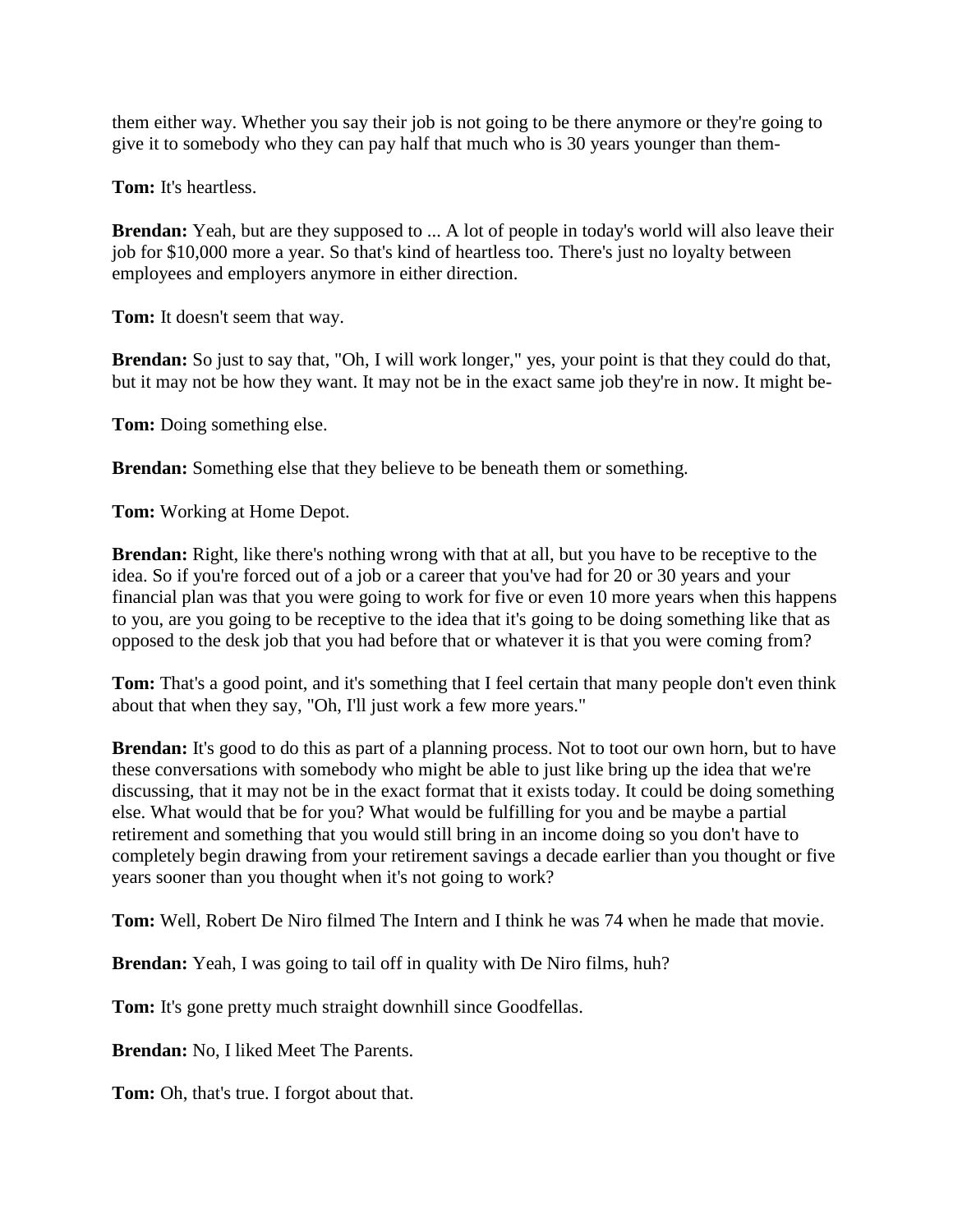**Brendan:** I think he was already cresting at that point, maybe.

**Tom:** He made a couple of so so movies in the nineties. Casey and I still laugh about Midnight Run, that movie with Charles Grodin.

## **Brendan:** Yeah.

**Tom:** That was like a campy movie. It was one of those ones that you watch with like three cups of coffee on a Saturday morning and it's like, "I just can't seem to put this, like I can't seem to turn the channel," because it's actually interesting. It was pretty good, but now even that movie's over 25 years old.

**Brendan:** Yeah. Meet The Parents for me, at least the first. The second one was okay. The first one, the original, if that is on TV, it's one of those movies that I like, I have to stop on it.

**Tom:** Yeah. How's your portfolio, Greg?

**DISCLAIMER: Tom Mullooly is an investment advisor representative with Mullooly Asset Management. All opinions expressed by Tom and his podcast guests are solely their own opinions and do not necessarily reflect the opinions of Mullooly Asset Management. This podcast is for informational purposes only and should not be relied upon as a basis for investment decisions. Clients of Mullooly Asset Management may maintain positions and securities discussed in this podcast.**

**Brendan:** So this was a Forbes article and it said that what sparked all of this was the article in Forbes said 52 percent of older workers are pushed out of their jobs.

**Tom:** So coin toss. Look to your left, look to your right. One of these people will be forced out of their jobs.

**Brendan:** Yeah. Don't bank on being able to work longer because it may not happen. And as we've just said, it may not happen in the structure or format that you think. I think that's, but I think your point is important though. Just because you're forced out of the current job that you have right now doesn't mean that you're incapable of working in any capacity in the future. It just may not make as much or it may be in a totally different role or both. Maybe just being open to the idea that that may happen. Like it's basically coin toss odds that that happens to anybody, and it doesn't mean anything negative about you. It's just the way the world is right now.

**Tom:** I think another part of that topic that people rarely talk about and they absolutely never talk about with their financial planner is the keeping busy part. So you get to a certain age, you have to keep busy or if you really slow down, your body slows down, and you can get illnesses, and get sick and lazy, and you are accelerating towards the end of your life.

**Brendan:** What do you think about this, though? I think there are some people out there that retire or are approaching retirement and they're like, "Nah, I'm just going to hang out." But what do you think about working in retirement, like being something that you kind of have to like find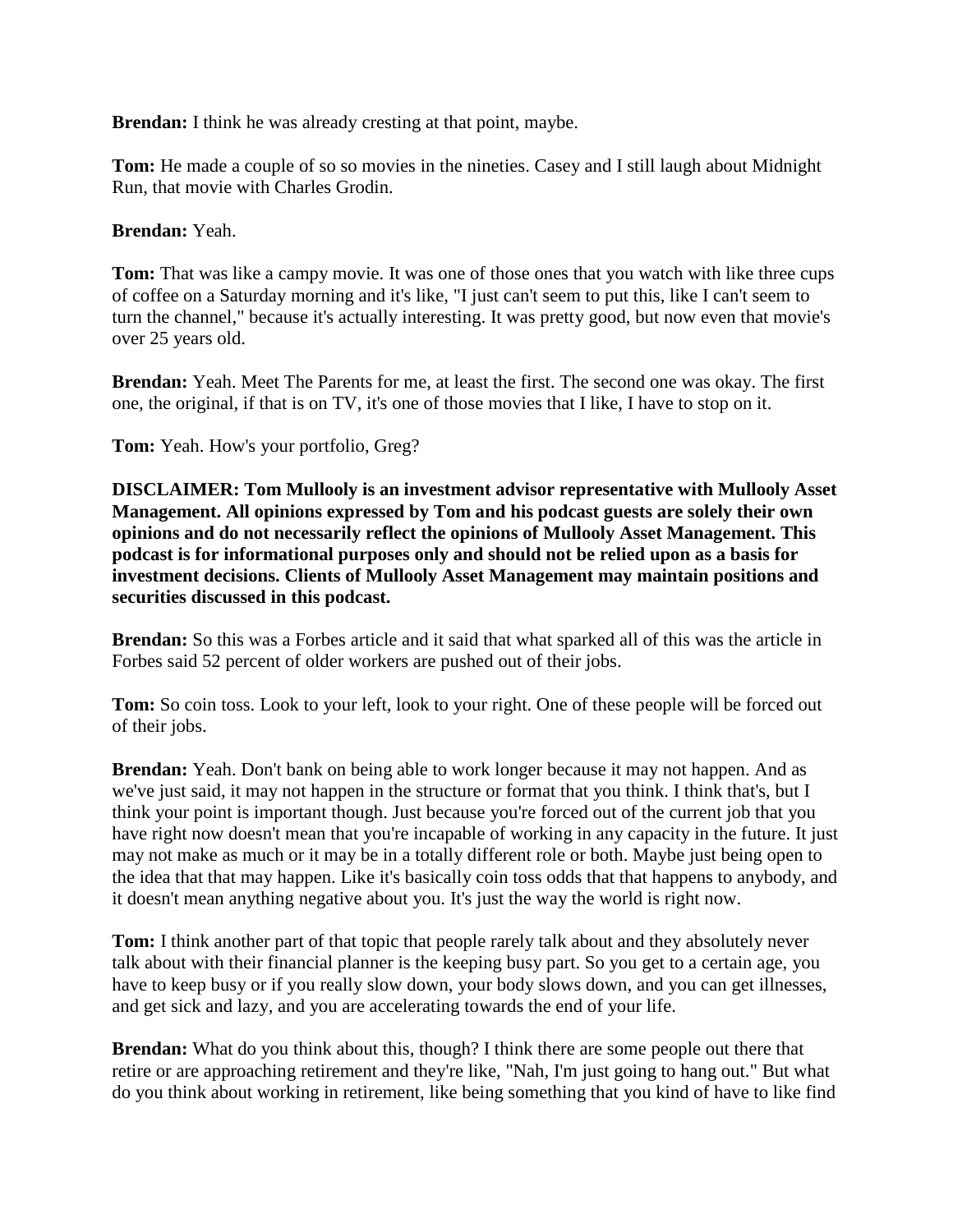on your own? Like you could start retirement with the plan of, I'm just going to hang out, and then maybe the percentage of people who start with that is high, the percentage is high that ended up returning to do work or volunteer work part-time, something they care about. Because it's tough to know beforehand, "Yeah, I'm going to retire from my full-time job and this is exactly what I want to do part-time in retirement." Some people have an idea, but I think a lot of them have no clue because why would you think about that?

**Tom:** I agree with you. I think a lot of people don't have the thought yet because they're so busy working that they're not thinking about this stuff. And then once they stop and they can kind of smell the roses a little bit, then they say, "Okay, now what do I really want to do?"

**Brendan:** It's like you take like six months or a year after like the first retirement and then kind of figure out that, at least for I think the majority of people, that it's kind of boring not having something to do every day, even if it was a relief to retire from your first career.

**Tom:** This kind of thing tips over or spills over into a topic that we actually do talk about with clients as they're preparing to retire. You may go on a shopping spree, so to speak, your first two, three years while you're retired. You may do these trips that you always dreamed about doing. You may do things that you never had time to do, or now you have the time and the money to do it. You're going to put an addition on the house. You're going to downsize. You're going to travel like you've never traveled before. I hate to use the phrase, "get it out of your system," but you spend those first two, five, maybe even 10 years after you're retired, where you do all of this stuff and then you settle into a routine.

So we've gone through with clients recently here in the office where we show them how their spending may actually accelerate and increase the first few years of their retirement and then go below the normal that they have now. You average it all out. They're going to have, they're going to be spending probably close to or just a little less than they're currently spending now over time.

**Brendan:** Yeah. So I think that's where you have these conversations. You want to explain what we just explained, and you can project that by using one baseline number that just stretches out into the future, but that's, you could operate with that as the baseline assumption, but this is why planning is like a process that you return to.

So maybe you run a plan initially with all of these things being discussed and then each year, you want to see, okay, so what did we do? Did you go on the trips? Did you do this or that? What do we think? Are you going to do it again next year? Was it a blast? Did you go on a cruise? Did you love it? Do we want to bake that into next year's assumptions? And you can begin to, you start with a plan in mind, but you obviously have to course correct along the way and building room for error, not that it's an error to spend more or less than projected.

But the building in some fluff, so to speak, in these numbers and not giving it a false sense of precision in the sense that we're going to project out to every penny you're going to spend and every 10th of a percentage point the investments are going to return because we're always operating under assumptions and we're making projections that may or may not come true, but it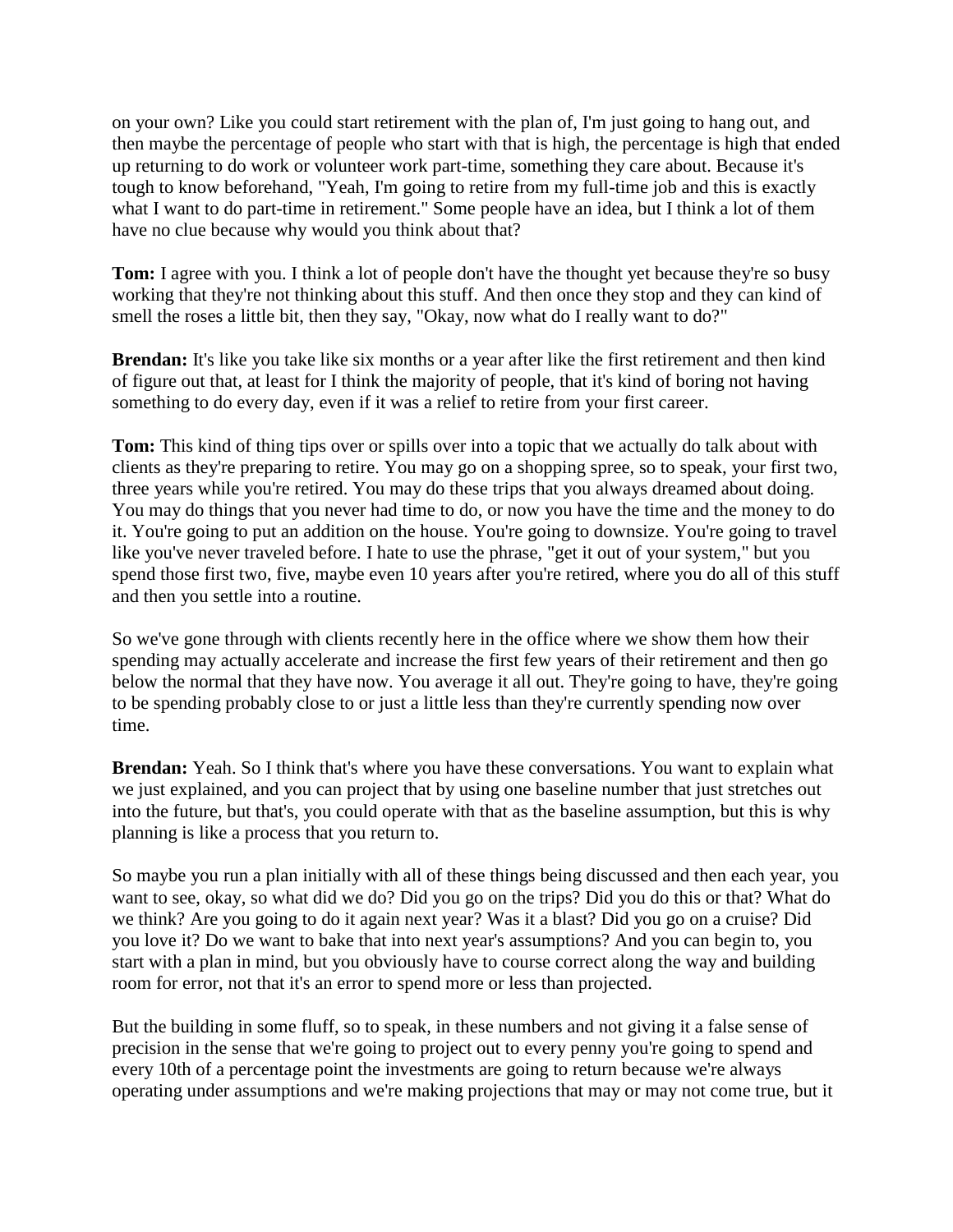doesn't mean the exercise itself is pointless or that you shouldn't plan for it at all. Because I think having the discussions and laying these things out is incredibly important because it gets it out in the open and then everybody's aware of the different possibilities that lay ahead of us.

**Tom:** So you mentioned talking about returns and how we can't accurately pinpoint what returns are going to be. We've had a little bit of volatility recently in the market. A friend of the firm, Ben Carlson, wrote a terrific post, and we'll link to it in the show notes, about looking back at some of the big down days in the market. We had a day in the middle of October here in 2018 where the market, the Dow Jones, fell 820 points or something like that. It was over 800 points, and then the following day, the market fell another 550 points.

**Brendan:** We pretty much got a five, six percent draw down over the course of two days.

**Tom:** Right.

**Brendan:** The peak of where you're measuring that from actually is a couple of weeks ago at this point, but all of the moves came at once, which makes it seem so much worse than just five or six percent. Saying it was just five or six percent, that doesn't do it justice because what you see in a one day period just feels like it can't possibly only be that bad.

**Tom:** There were plenty of things that we both saw on Twitter that said, "Oh, we're back to where we were in August."

**Brendan:** This is the first three percent down day since the one that we had in February.

**Tom:** See, that's something else that I think a lot of people overlooked. And I think it was Jason Zweig who also tweeted something that said, "This is the last time we had a move like this was back in February that everybody got about."

**Brendan:** Yeah, this is the first three percent draw down since the last one that you don't remember anymore.

**Tom:** Right.

**Brendan:** Which is true. It sounds flip to put it that way, but like-

**Tom:** You forgot about it.

**Brendan:** It's true. We have moved on with our lives.

**Tom:** Yeah, and that was about eight months ago. Not that long. It was this calendar year. For folks who are listening, we had a terrific first three weeks of January where the market went up very nicely to start the year.

**Brendan:** Nicely. We went up like 10 percent for no reason at all.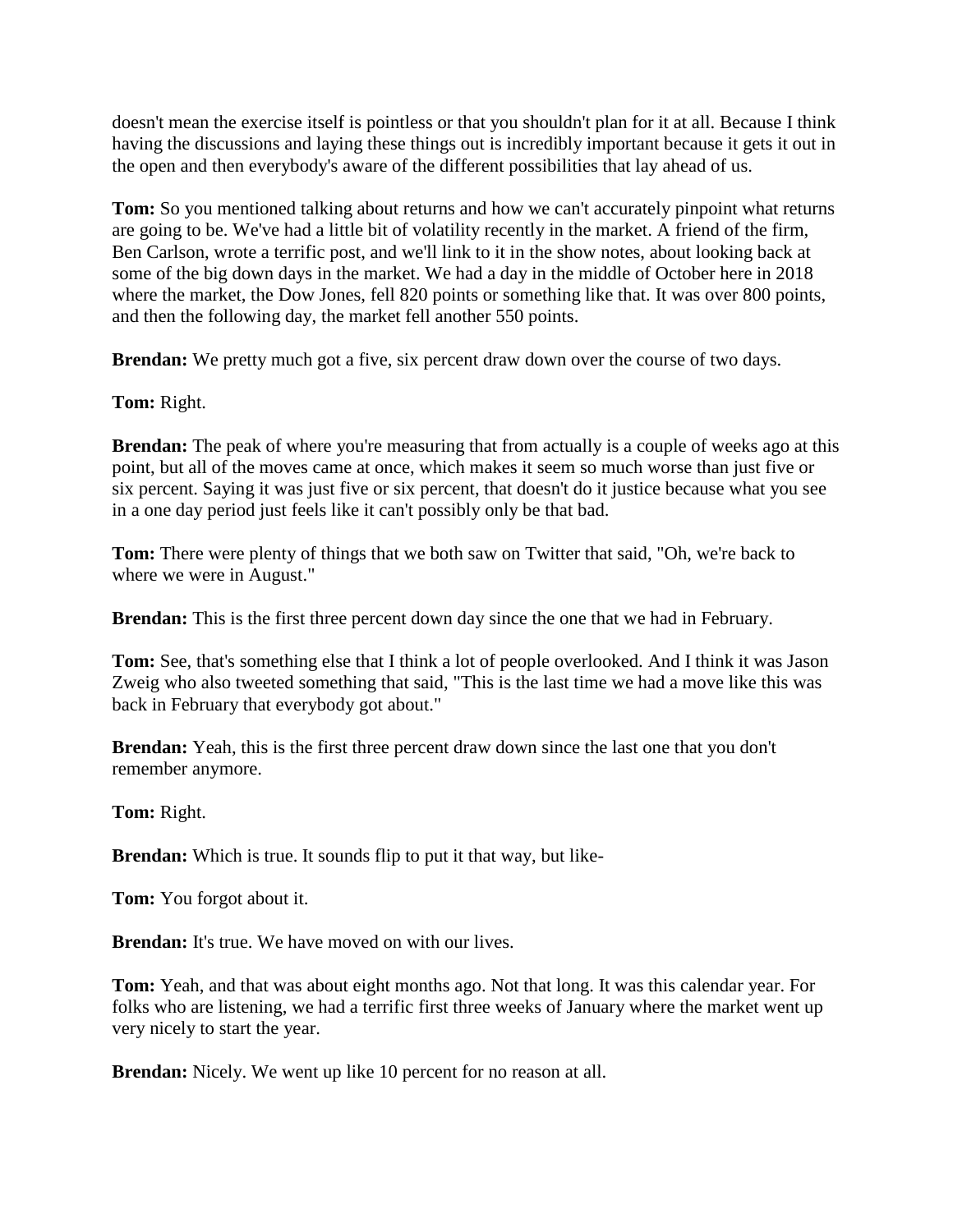**Tom:** Right.

**Brendan:** So we overshot to the upside, and then we overshot to the downside, and then we kind of meandered our way back up over the course of the year, and now we're taking a dip back down again. We'll see what happens. Nobody knows what the next, even today or Monday or whatever it may be, what it holds for us. But I mean, yeah, we're going to see these moves from time to time. It's easy to forget after a year like 2017 where I think the max draw down on the SNP was two point eight percent for calendar year 2017.

**Tom:** That sounds about right.

**Brendan:** I remember at the end of the year, and again, we were dropping this out in February when we were dropping it, but last year was the part that wasn't normal, not what we're experiencing now.

**Tom:** It's important to remember that we have a year like 2017 where the market just seemed to very quietly without big giant steps, just quietly continued to move higher with not a lot of big draw downs. That is the fluke.

**Brendan:** Not reality. The printing press is the exception to the rule.

**Tom:** So Ben's article talked about how, he actually took a look at days where the markets dropped three percent or more going all the way back to 1928. So we now have 90 years of data in front of us, and he found that over 90 years, we've seen 325 days with losses of three percent or more, which means it happens roughly three and a half times a year, on average. And as he said, it's rare, but it's not completely out of the ordinary.

He actually went on in the course of his article to show that a lot of these volatile days happened during the Great Depression, so from 1928 through 1939. A significant chunk of these happened early on. And so he actually re-ran the numbers and said that, "Hey, if you look at these numbers from 1939 going forward, it would show that there was from 1939 through today, there's a 143 days where the market dropped three percent or more."

**Brendan:** Still something that's happening on average once or twice a year.

**Tom:** Right, once or twice a year. So from 1939 on 102 of those days were during, he also mentioned that they were during double digit drops in the market.

**Brendan:** That's interesting too. We know, don't have the exact numbers, but that double digit drops, meaning something greater than 10 percent, happen on average once a year.

**Tom:** Once a year.

**Brendan:** The fact that these things happened during those instances make sense. And I think he looked at like the other side of the coin too. How many three percent or more up days has the market seen? And you see them during similar patches so that a lot of those, more than half of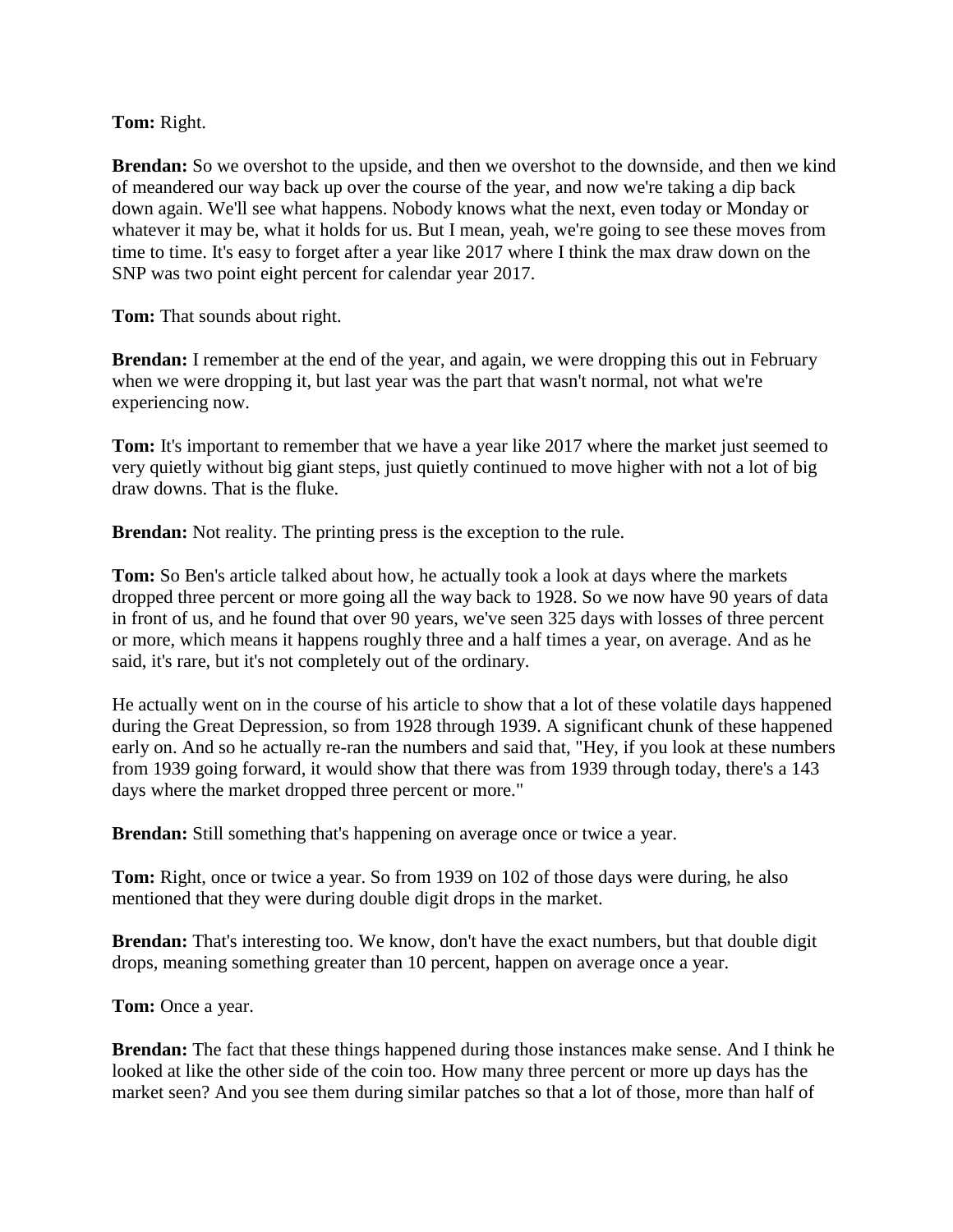them I think, Ben found occurred during 10 percent or more draw downs too. So you're going to have these violent moves back and forth during periods of volatility in the market. Volatile days happen during volatile periods.

**Tom:** Right, and so we have those volatile down days followed by volatile up days all in the same period of time. So you can't pick and choose your spots.

**Brendan:** I think this is a good way to think about it. It's never a good time to be making changes to your strategy during periods like this because if you react to a big move down and say, "I can't handle this, we need to readjust," you could adjust and then the next day couldn't rip up three or four percent right after you bail out. I think the time to be making adjustments is not during periods of volatility. So it's okay to recognize over the course of the last couple of days or the last time the market pulled back in February like, "Wow, that was really uncomfortable for me, and we moved along just fine after it, but I couldn't handle that. So maybe I should be taking like less risk in my portfolio."

**Tom:** Right.

**Brendan:** Or like, "Oh, that was a blip. I wasn't even paying attention. I'm okay."

**Tom:** It really depends on a case by case basis with investors on, what's the right approach for them? I think the thing that really frustrates most people in and around the investing world is the answer to, why? Why did this happen? Why did it happen on a Wednesday and a Thursday? Is this the beginning? Is this the end of something? Let's face it. Stocks have been weak for a couple of weeks now. We've seen it just watching our own internal markers.

**Brendan:** Nobody knew this was coming, though.

**Tom:** No, and I think the most frustrating part for investors is-

**Brendan:** There's no reason why.

**Tom:** They're trying to find the answer to, why?

**Brendan:** They're trying to answer an unanswerable question, and I think it's dangerous to think that you have the answer to the question because it's easy to take away the wrong lessons from why something happened. Like if you assigned a reason to this pull back, what do you learn from that, and what does it cause you to do in the future? Does it lead you to believe that you could predict the next time that whatever the thing you assign the blame to for this one, when that happens again, are you going to react to it preemptively when next time it could just be a false signal?

**Tom:** Right.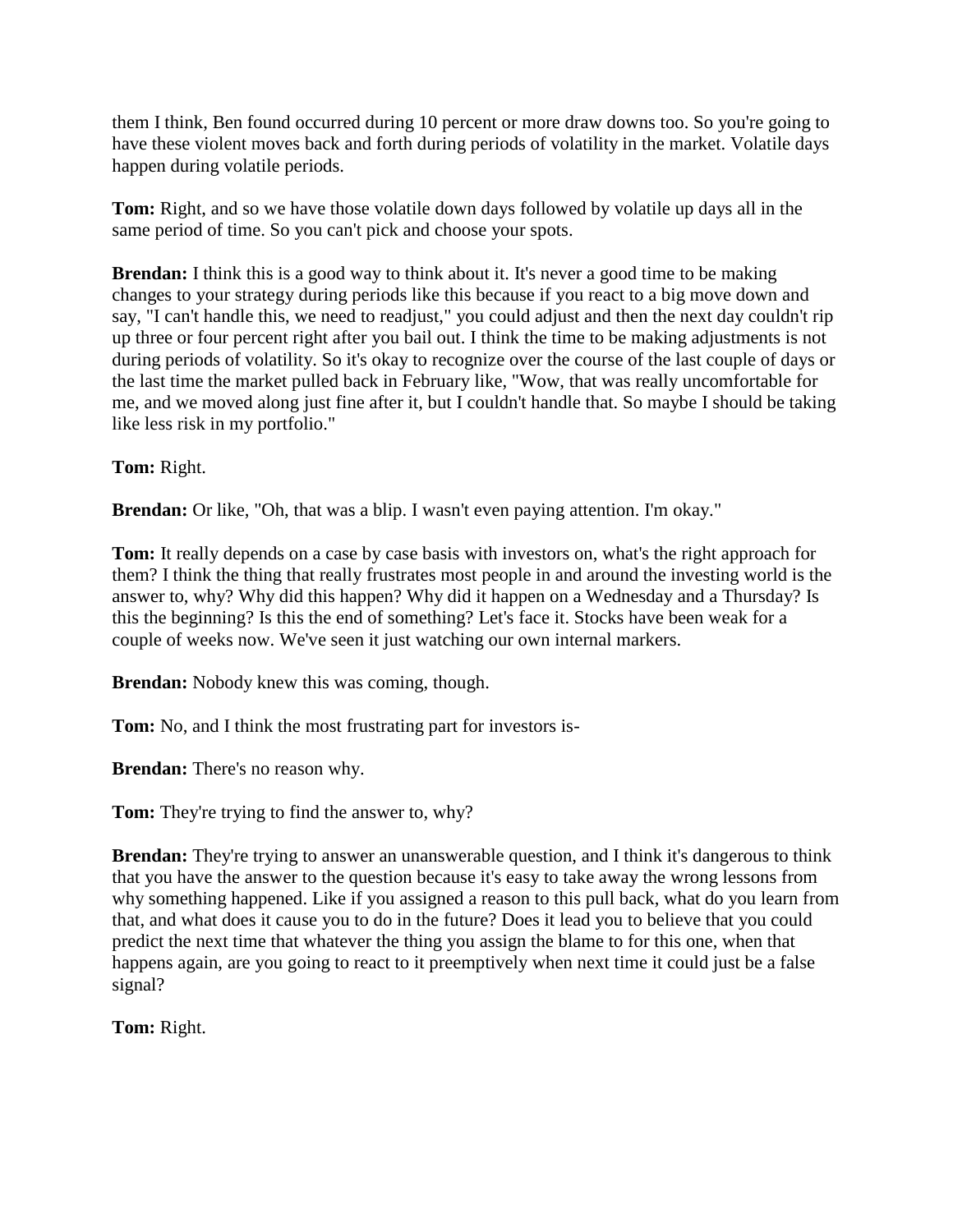**Brendan:** And it's probably going to be because if there were reliable signals to avoid five percent dips in the market, then I think everybody would do it because they're uncomfortable no matter who you are.

**Tom:** Yeah, it's always tough. Everybody looks for clues to try and string together reasons in their mind why it worked. That's why we have things like the Super Bowl indicator. It doesn't work a does.

**Brendan:** Until it does and then you try to use it to make money and it doesn't work. So I'm not sure, yeah.

**Tom:** Yeah.

**Brendan:** Basically, it does or it doesn't work based on the last test of whether it worked or not.

**Tom:** Of the theory.

**Brendan:** Right. And so if it doesn't work reliably, then why are we trying to explain things with it?

**Tom:** So Ben closed his article with, I would love to say this from time to time, seems almost too simple to say, but it's the truth. Sometimes the reason stocks fall is because they rose too much before they fell. And sometimes the reason stocks rise too much is because they fell too much before.

**Brendan:** It's kind of interesting though, like why ... We always need reasons for like a five percent down move, but like I had said before, the market ripped up like 10 percent in January this year. Why did that happen?

**Tom:** Good question.

**Brendan:** And no one ever asked that question. We're okay with it. We're like, "Oh yeah, of course stocks should have gone up 10 percent. I deserve to make-"

**Tom:** If they're year like 2017-

**Brendan:** I deserve to make more money. We never asked the question on that side of the equation. It's always, "Oh, but why did we go down six percent in just a couple of days here?" Like we need an explanation for that, but then we should need an explanation for why the market was up so much too because there was no reason for that, and we were totally cool with it.

**Tom:** I think we all need to steal a steal a page from Jeff Wilpon. Apparently in Jeff's world, it's a good day only when the Mets win and the Yankees lose. In our world, it would be great if we had market up, no news. It has to be a double.